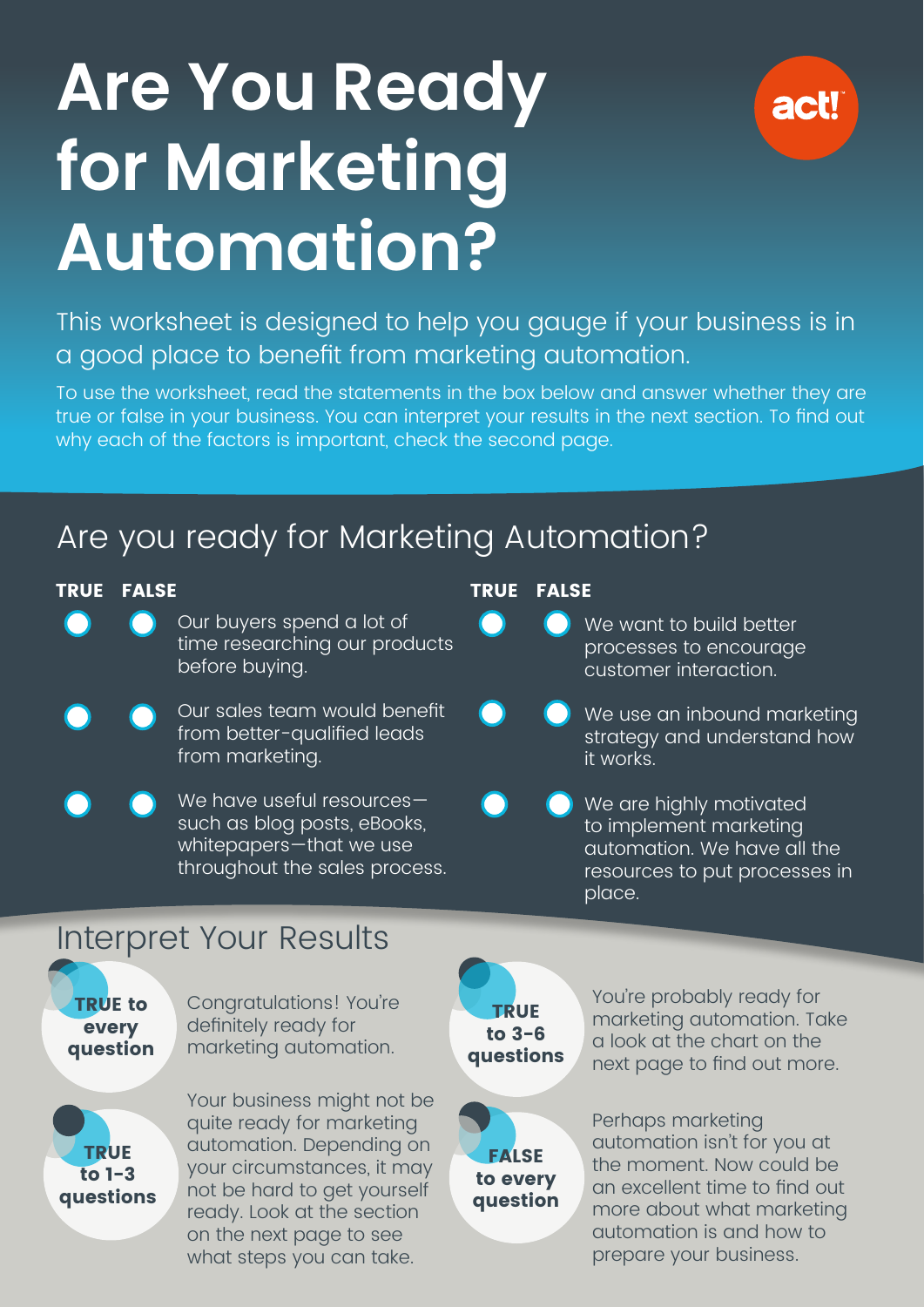#### Why the Answers Matter

**5.**

Marketing automation helps simplify and

automate complex sales funnels. If your sales process is shorter, automation can still help. But, to ensure you are ready, try to identify steps in your process that you would automate. **1.**

> Marketing automation helps provide sales teams with valuable leads by automating product education and lead scoring. If your sales team would benefit from better leads, marketing automation software can help. **2.**

**3.** Marketing automation makes use of marketing<br>collateral to **educate buyers and collect inform**<br>through landing pages related to these resourc collateral to educate buyers and collect information through landing pages related to these resources. If you don't have many resources, creating some will help prepare you for marketing automation.

> Marketing automation can both increase and improve the quality of customer interactions by automating messaging based on actions they take. Even if you're happy with your current customer interactions, there may be ways you can improve the process by automating them. **4.**

Marketing automation is typically part of an inbound sales strategy; this is where it often provides the most value. Although there are still ways you can implement marketing automation within an outbound strategy.

> Marketing automation **saves time and energy** in the long run by automating marketing processes. However, it does require some energy up-front to discover and set-up optimal processes. If you don't have the time or resources available to make the most of marketing automation now, consider implementing it at a later time. **6.**